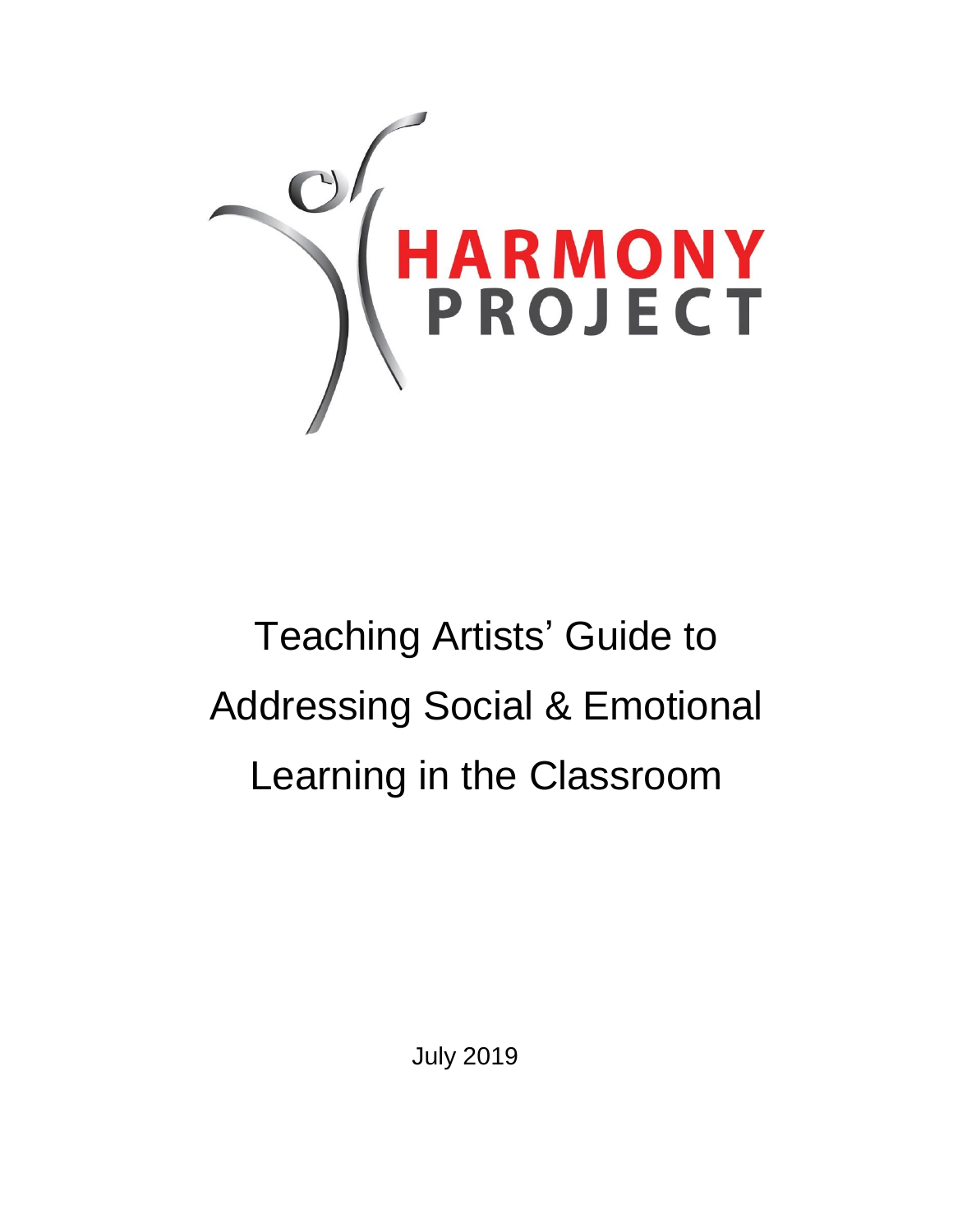## **Introduction and Glossary**

## Character Components

Harmony Project has identified six areas of social emotional learning that we will emphasize throughout a student's career in our programs.

- 1. Responsibility
- 2. Commitment
- 3. Community
- 4. Self-Discipline
- 5. Resourcefulness
- 6. Attitude

In 2011, through student focus groups, and subsequent work by a team of HP program managers and teachers in LA, HP stakeholders identified these six character components as the most critical. These concepts became the different categories on the character development forms used to assess student progress twice each year. The character and musical progress forms together show a holistic view of the development of students in our program.

In 2019, the Music Ed Team, comprised of affiliate members and the national office, reviewed these concepts against a survey of research around Social and Emotional Learning (SEL), and felt that they comprehensively addressed the different components of SEL (self-awareness, self-management, social awareness, relationship skills, responsible decision making):

| <b>Social and Emotional Learning Concept</b> | <b>Harmony Project Character Concept</b> |
|----------------------------------------------|------------------------------------------|
| <b>Self Awareness</b>                        | Resourcefulness, Attitude, Commitment    |
| Social Awareness                             | Responsibility, Community, Commitment    |
| <b>Relational Skills</b>                     | Community, Commitment, Attitude          |
| <b>Responsible Decision Making</b>           | Commitment, Community, Responsibility    |
| Self Management                              | Self Discipline                          |

The work of the team then shifted to: **How can we help Teaching Artists (TAs) reinforce these concepts as part of musical learning, and be very intentional about SEL in the musical classroom in an organic way that complements musical learning in a group context?**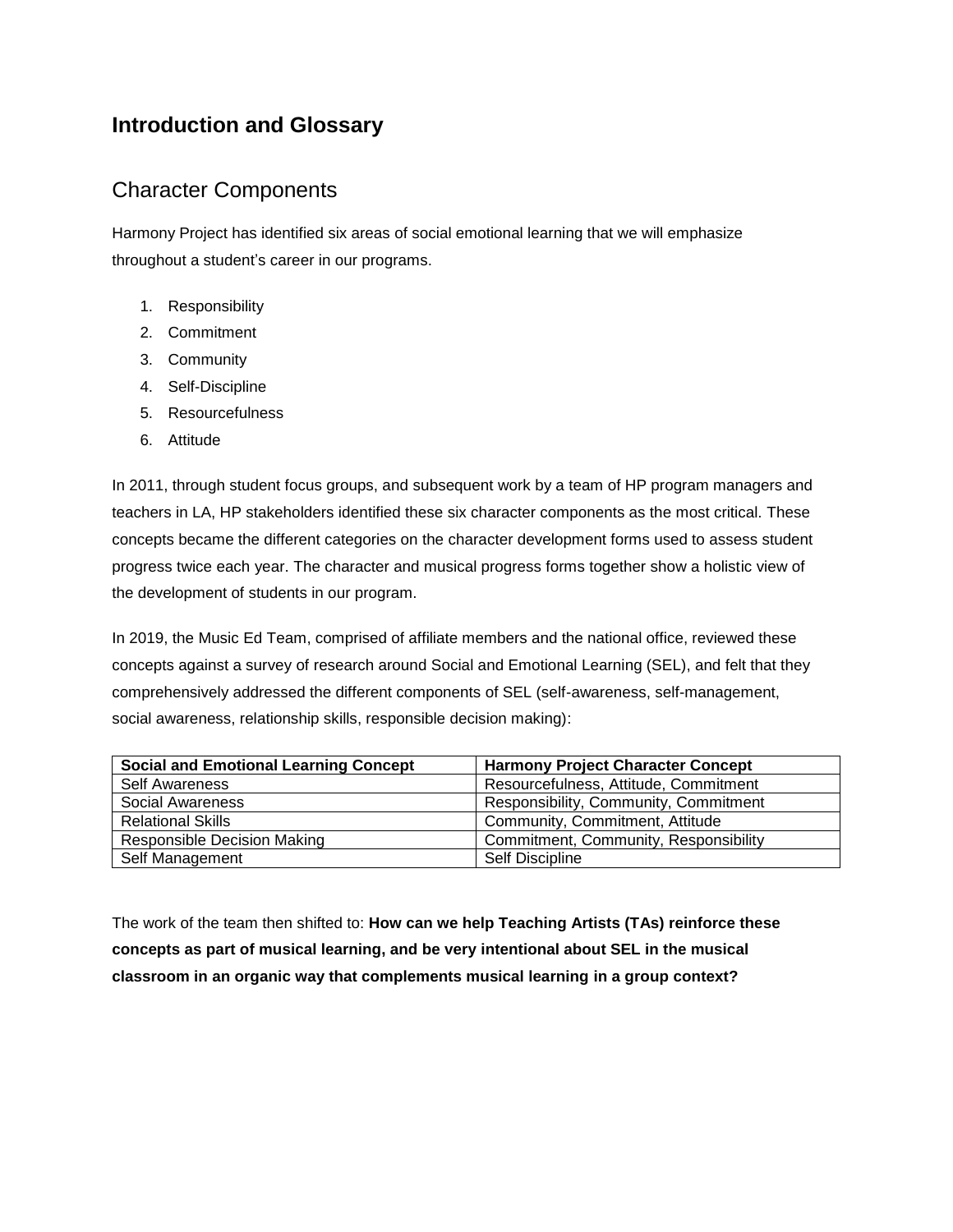This document approaches these six character traits from different angles, broken into the following categories.

#### **1. Student Expectations**

- a. Examples of model student behavior
- b. How the character components are defined on the student progress forms

#### **2. Teaching Artist Expectations**

- a. The ways Teaching Artists demonstrate Harmony Project's model of teaching and learning for the students
- b. Specific ways that Teaching Artists can model behaviors that define the six character components

#### **3. Classroom Management**

- a. Referencing specific character traits
- b. Prompts (scripts) that promote the desired behaviors
- c. Classroom procedures that reference character component or that teach/reinforce the student expectations/behaviors relevant to that character trait

#### **4. Musical Activities**

- a. Examples of ways TAs can organically weave character/SEL into the music teaching they are already doing
- b. Musical activities specifically designed to foster SEL

#### **5. Reflection Prompts**

- **a.** What conversations can TAs facilitate during class to put onus on students for peer-topeer learning?
- b. How can students and TAs work collaboratively to foster SEL?
- c. How can we help students connect SEL to their lives outside of Harmony Project?

# We need your help!

The ultimate goal is to have banks of activities for different developmental stages and musical levels, which could be "crowd sourced" from our network by TAs

Do you have strategies or ideas that would be valuable to share? Please share them with sarah@harmonyprojectofamerica.org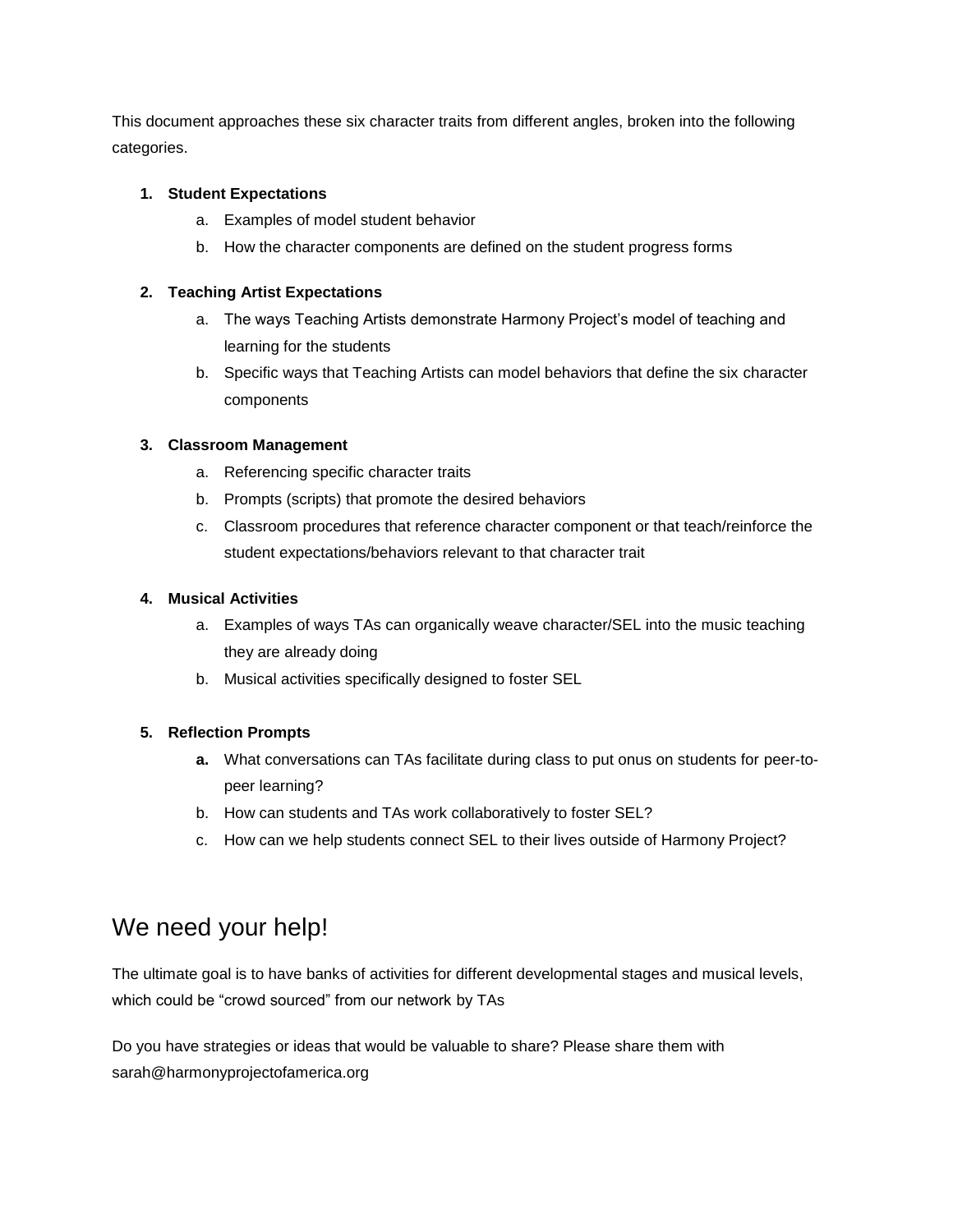## **Responsibility**

| <b>Student Expectations</b>                                                                                                                | <b>Teaching Artist Expectations</b>                                                                                                                                                                                                                                                                                                                                                                                                                                                                                                                             |
|--------------------------------------------------------------------------------------------------------------------------------------------|-----------------------------------------------------------------------------------------------------------------------------------------------------------------------------------------------------------------------------------------------------------------------------------------------------------------------------------------------------------------------------------------------------------------------------------------------------------------------------------------------------------------------------------------------------------------|
| has good attendance<br>is on time<br>brings materials<br>takes care of instrument<br>communicates with parents, teachers,<br>program staff | has good attendance<br>arrives early<br>$\bullet$<br>works with program staff to ensure<br>$\bullet$<br>cohesive sub coverage and provides<br>lesson plans, scores, etc. for sub<br>communicates with program staff<br>$\bullet$<br>(including prompt replies to emails and<br>voicemails)<br>attends meetings<br>$\bullet$<br>ensures that teaching space and<br>$\bullet$<br>materials are treated with respect<br>logs and submits attendance<br>$\bullet$<br>ensures that students are signed out at<br>$\bullet$<br>the end of program day (if applicable) |

## **Classroom Management**

- Assign classroom jobs/roles to students (set up, orchestra librarian, etc.)
- Ask students to be accountable for signing themselves into class with arrival time
- Clearly communicate classroom expectations proactively (in advance) (hand out at first class or at the beginning of the school year with expectations, teacher contact info)
- Collaboratively write classroom norms/expectations at the beginning of the term/year. There is greater detail about this under "Community". Some classes may do this more easily when they know one another, and there is an established level of comfort and trust.
- Establish clear classroom routines at the beginning of the year/term and hold students accountable for following them (eg, put your backpacks on the back table, take your instrument out of the case, put your music on your stand and wait to get tuned by a teaching assistant)

- "When we play it again, can you be RESPONSIBLE for (rhythm, dynamics, the pitches in measure 3)"
- "It's important to practice your part before ensemble rehearsal. It is how you are RESPONSIBLE to your section and the group"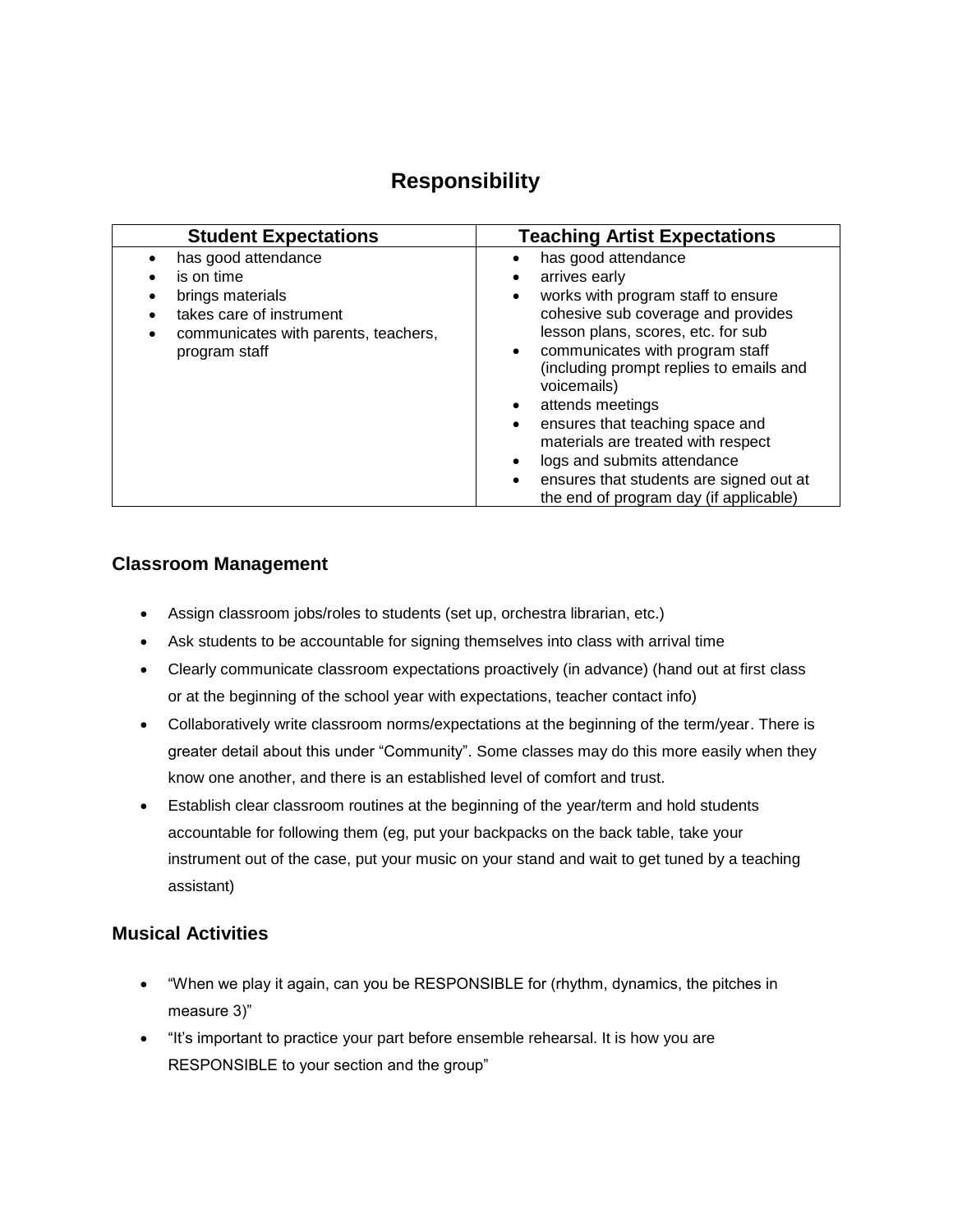• Asking concert master, section leaders to take on responsibility (ensuring parts are marked), rotate these roles to build leadership throughout the section

- Spotlighting students who display responsibility (being on time, being prepared) and asking them to share successful strategies with peers
- Asking students how they could be on time next time. "What would you do differently if you had a time machine"
- Holding students accountable for their timeliness/punctuality/preparedness and helping them problem solve/brainstorm ways to improve
- Based on what you have learned about responsibility in this class, how can you apply it to your life outside of this classroom?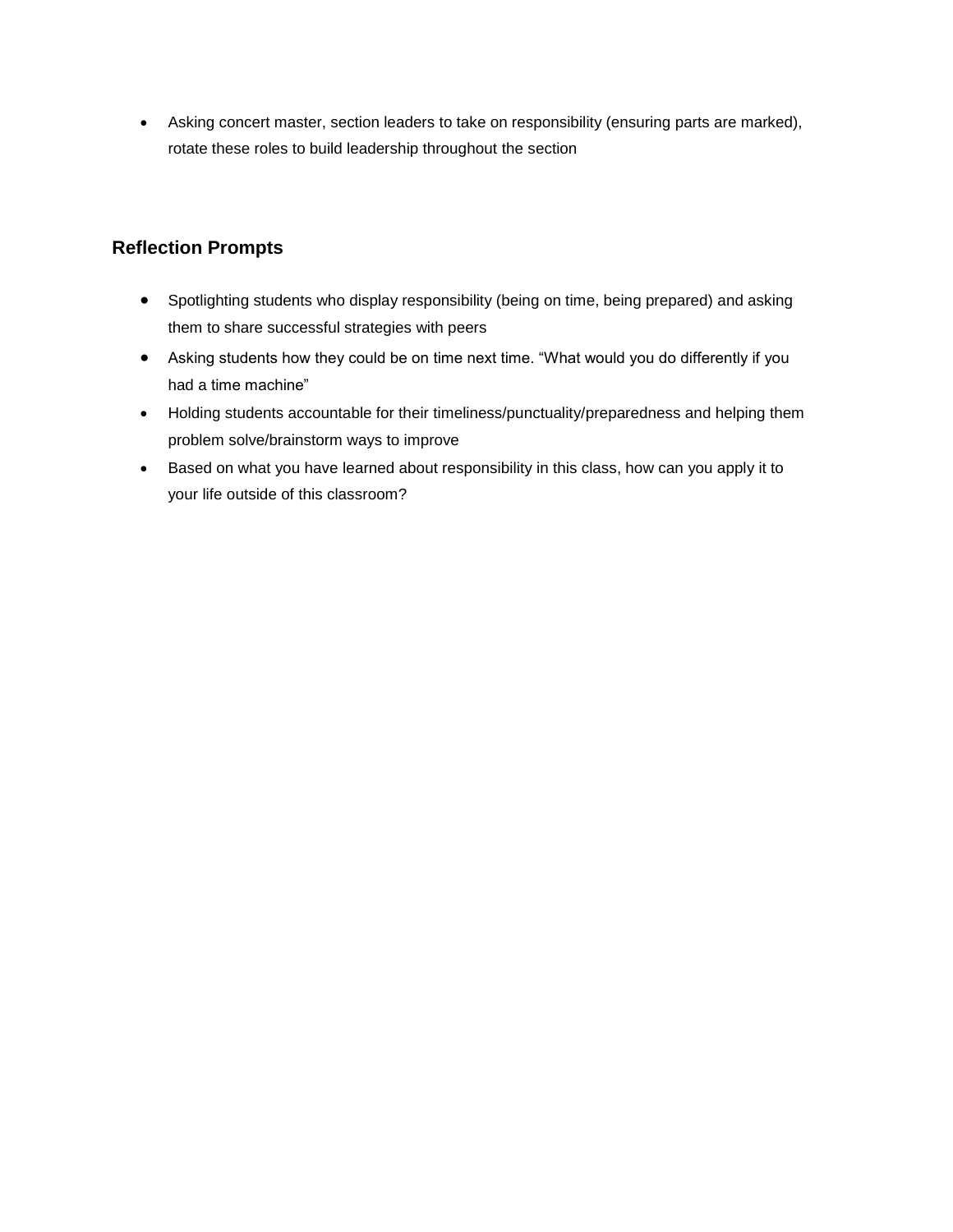## **Commitment**

| <b>Student Expectations</b>                                                               | <b>Teaching Artist Expectations</b>                                                                                                                                                                                                                                                                                                                                                                                   |
|-------------------------------------------------------------------------------------------|-----------------------------------------------------------------------------------------------------------------------------------------------------------------------------------------------------------------------------------------------------------------------------------------------------------------------------------------------------------------------------------------------------------------------|
| practices regularly at home<br>$\bullet$<br>works hard and shows effort<br>never gives up | is prepared to teach (plan, materials,<br>$\bullet$<br>etc.)<br>follows up with parents and program<br>$\bullet$<br>staff re: student attendance and<br>behavior<br>prioritizes Harmony Project teaching<br>$\bullet$<br>commitments<br>helps students and families facilitate<br>$\bullet$<br>practice at home<br>understands that Harmony Project<br>$\bullet$<br>commits to students for their entire<br>childhood |

## **Classroom Management**

- Use classroom time to really teach how to practice/the value of repetition (using a dice to give the required number of repetitions of a scale, new technique, difficult passage. etc.)
- Use practice logs to make progress visual, ask parents to sign off on practice logs to engage parents as partners
- Either print out practice instructions or give young students enough time to write down practice plan
- Use parent conferences and parent meetings to talk about the importance of home practice and show practice strategies

- Giving students practice strategies using class time to show how to structure practice, giving highly detailed practice instructions (eg, play this for 5 minutes, or play through this piece three times slowly, or play it until you you achieve x goal)
- Make it a game. Create a "practice challenge" for the week, and the winners get a small reward like a sticker.
- Use jump rope chants, or have students make up their own, as they repeat a simple movement (finger taps on a string instrument, changing between different fingerings on a wind instrument, repeated articulations): Cinderella dressed in pink went upstairs to get some ink. How many pieces did she get? One, two, three…
- Take 2-3 minutes and model part of your own practice session. Ask students what they noticed. Repeat the exercise, either with the whole class, or in small groups, with students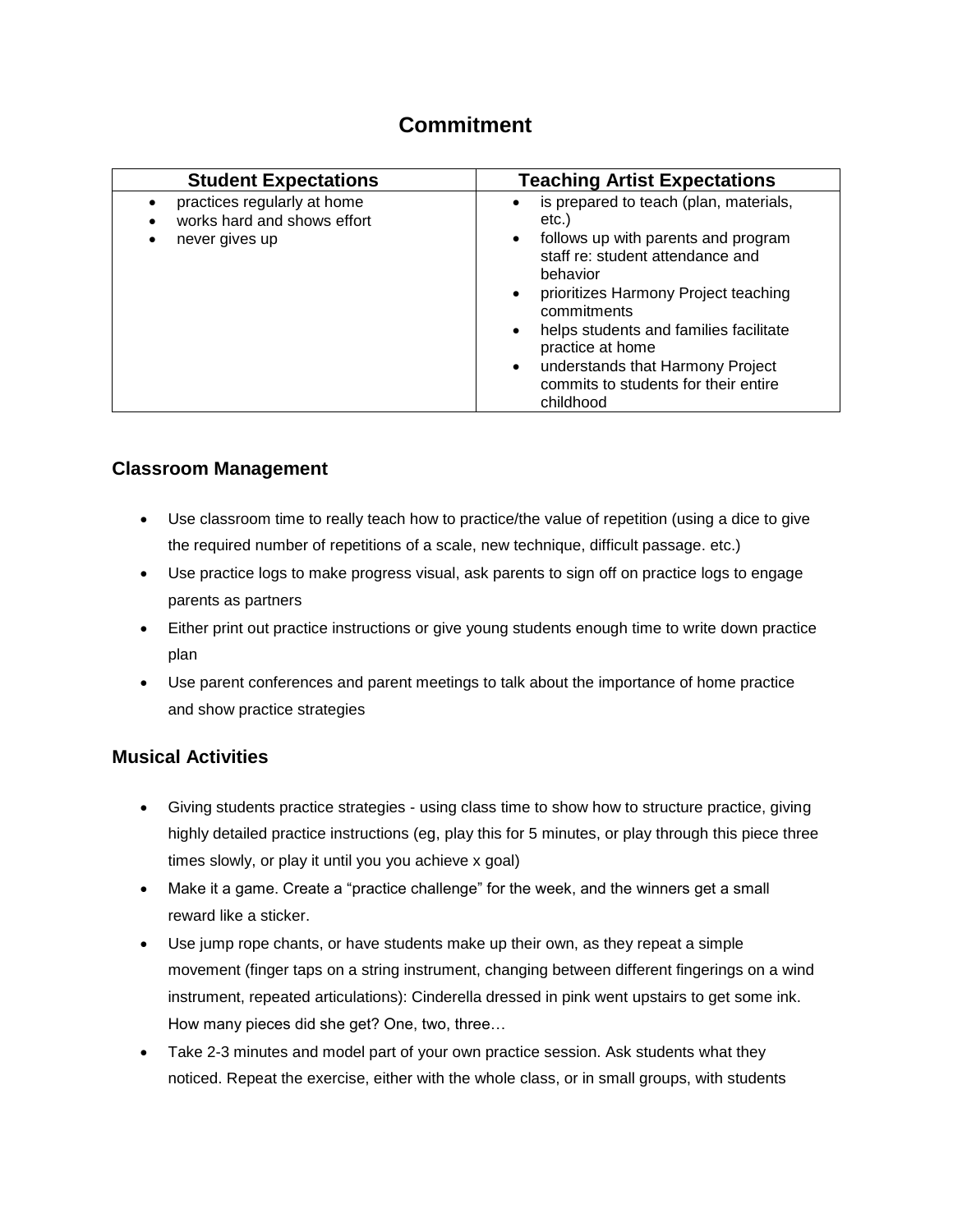modelling part of their practice routine for their peers, while others note and then share their observations.

- What does practicing look like to you? (TA shares their current practice habits, their practice habits as a student and asks students to share their own)
- Teaching students that reflection is an important part of the practice process setting goals, noticing what went well and what can be better
- Based on what you have learned about commitment in this class, how can you apply it to your life outside of this classroom?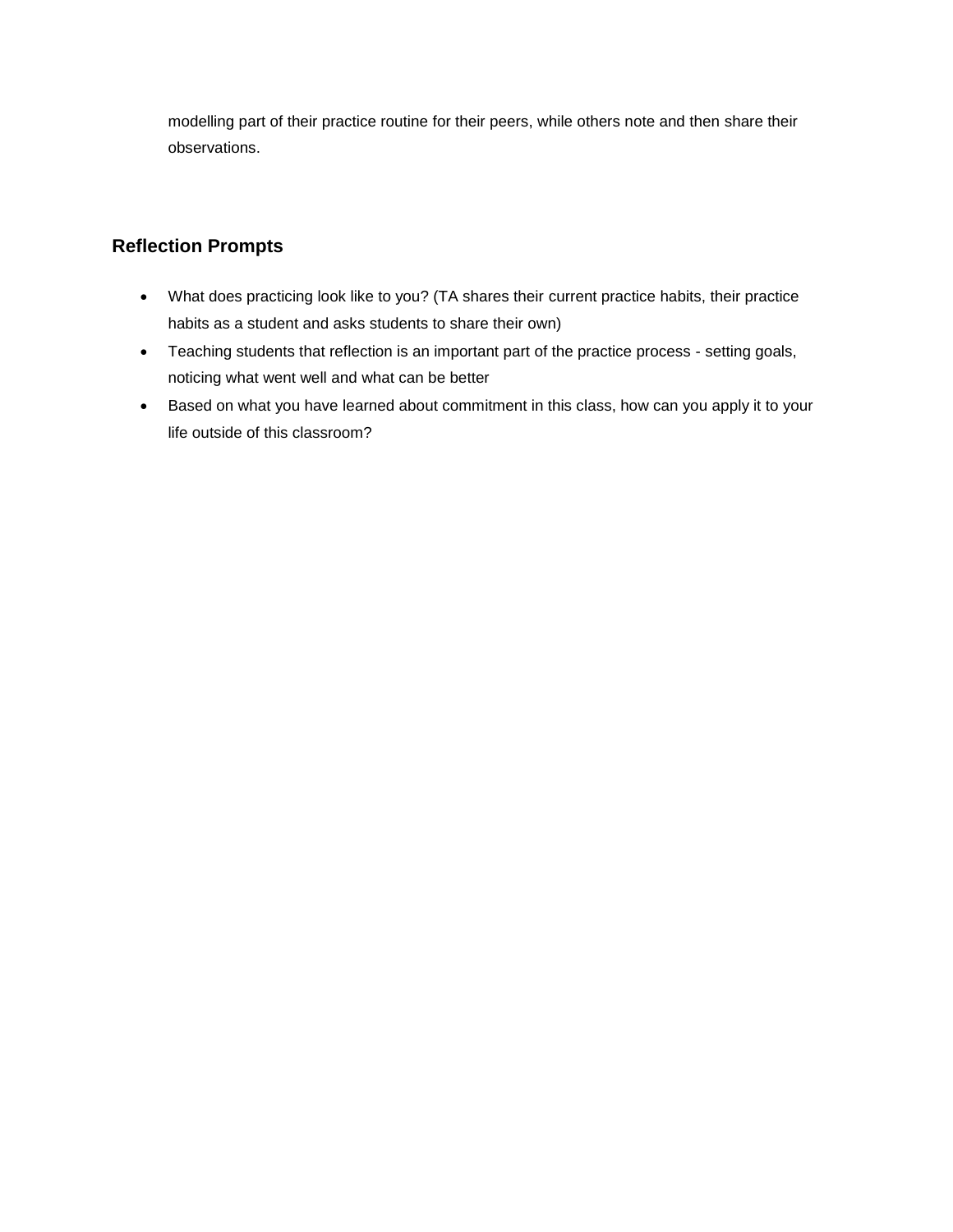## **Community**

| <b>Student Expectations</b>                                                                                                                                                                                                                                                                                                                                                                                                                                                    | <b>Teaching Artist Expectations</b>                                                                                                                                                                                                                                                                                                                                                                                                                                                                                                                       |
|--------------------------------------------------------------------------------------------------------------------------------------------------------------------------------------------------------------------------------------------------------------------------------------------------------------------------------------------------------------------------------------------------------------------------------------------------------------------------------|-----------------------------------------------------------------------------------------------------------------------------------------------------------------------------------------------------------------------------------------------------------------------------------------------------------------------------------------------------------------------------------------------------------------------------------------------------------------------------------------------------------------------------------------------------------|
| is kind and respectful to others<br>contributes to class<br>helpful<br>encourages others<br>mentors other students when possible*<br>identifies as part of the greater<br>$\bullet$<br>Harmony Project community, school,<br>neighborhood*<br>knows student code of conduct*<br>knows other students' names*<br>knows HP mission & values*<br>*this is not on the student progress forms but<br>the music education team felt it was important<br>to include in this document) | understands that Harmony Project is a<br>$\bullet$<br>community, with a network of support<br>available<br>cultivates community in the classroom<br>$\bullet$<br>develops positive relationships with<br>$\bullet$<br>parents, community partners, other<br>teaching artists and ALL students<br>makes students and families aware of<br>$\bullet$<br>how/when they can easily<br>communicate with TA<br>creates opportunities for students to<br>$\bullet$<br>mentor one another<br>creates culture of helpful feedback in<br>$\bullet$<br>the classroom |

## **Classroom Management**

- Greet students at the door, and let them pick how they would like to be greeted (ie, pointing to a poster with pictures of options: handshake, hug, high five, etc.)
- Assign roles to young students as they begin in our program (door holder, snack fetcher) so that they understand that contributing to the community is part of our culture. Roles and responsibilities can be structured and adapted appropriately for students' ages.
- Framing classroom management/behavior around community norms
- Work collaboratively with class to establish classroom rules and norms (\*Sanford Inspire model gives a guide) increases student accountability. This can be scaffolded as students get to know one another over the course of the semester/year.
- Classroom norms should be very clear, consistent, visible (on a poster), based on actions (not concepts) eg - raise your hand if you have a question.
- Students contribute collaboratively (guided by TA) to develop appropriate consequences for not following the rules. Structure it around privileges (eg, if you want to play this special concert, when do you need to have your part learned?)

## **Musical Activities**

• Students can do a musical check-in: make a sound on their instrument that describes how they are feeling. They can also choose to name the sound/what the sound represents; some students may respond to using a feelings wheel (a color wheel that lists various feelings) and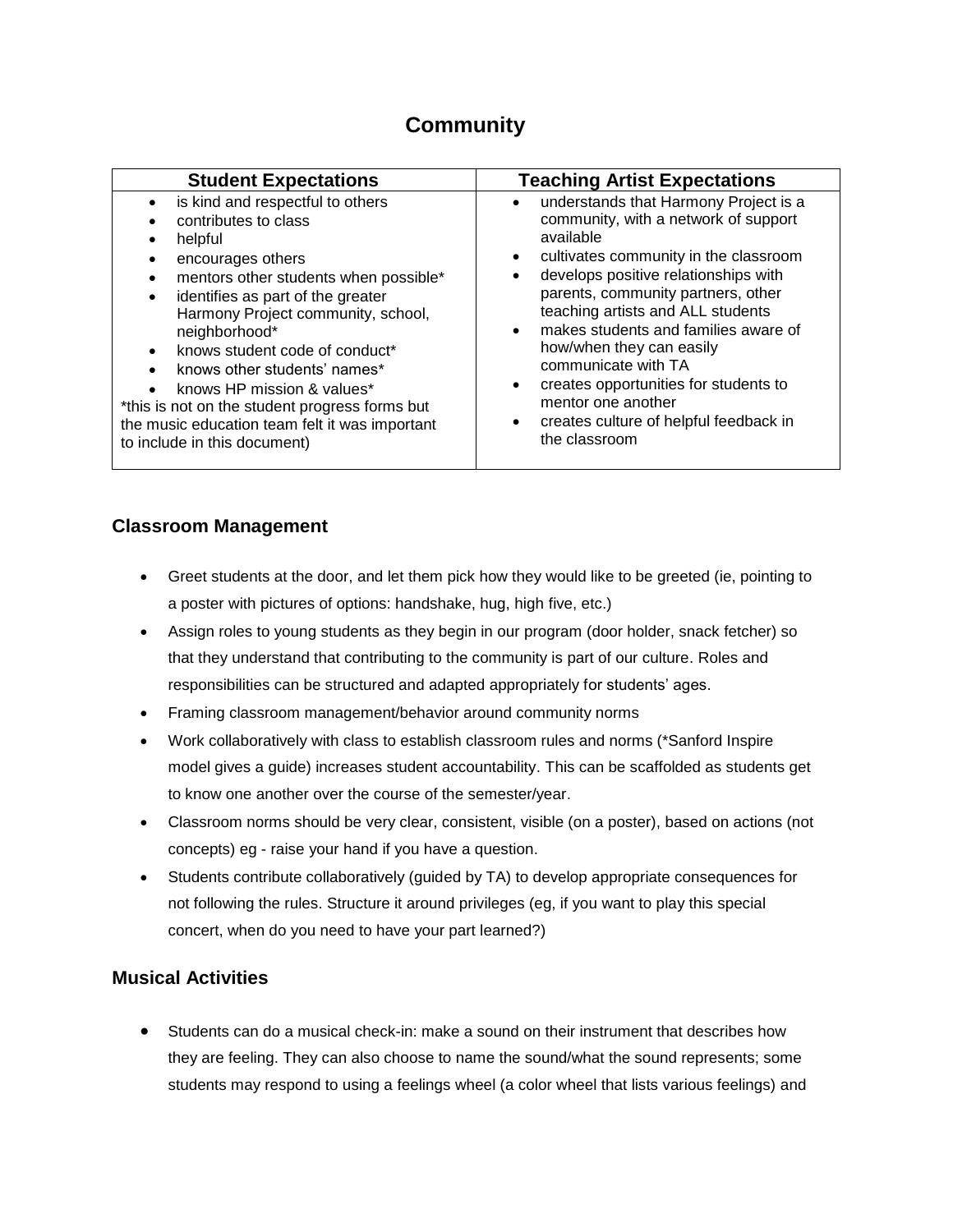helping that guide their sound of choice on the instrument; students can also choose to pass. As a variation on this activity: the rest of the group can choose to echo the sound back to the creator.

- Student warm up/reflection stretching, get in the right headspace, end with eyes closed, ask if anyone is in need of special care that day, they hold up one finger - done confidentially, but the teacher knows to be sensitive with them that day.
- Create program mantra/chant that reflects community values and attitudes (e.g. "We are musicians, we are part of a team, we are held to high expectations, Teacher: "Harmony", Students" "Project",etc") and include as class ritual. Can be melodic/rhythmic or call/response
- Work with program staff to produce performances at important community events (events that students identify as important).
- Students choose repertoire based on their desires, interests, culture, current events, etc. (culturally responsive programming)
- Invite parents into the classroom for an open house, where students take the lead in showing parents what they have learned.

- Peer to peer assessment students get to be the teacher and give feedback to their colleagues. The TA should frame it by talking about kind and constructive feedback. Students should also have the opportunity to give feedback to teachers and program staff through annual surveys.
- Developing classroom rules or agreements should arise from student centered reflection (eg, what should our orchestra community look like?)
- Harmony Project is free for students, but it is not free. How would you like to pay this forward in the community? Where/with whom would they like to share their music?
- Based on what you have learned about community in this class, how can you apply it to your life outside of this classroom?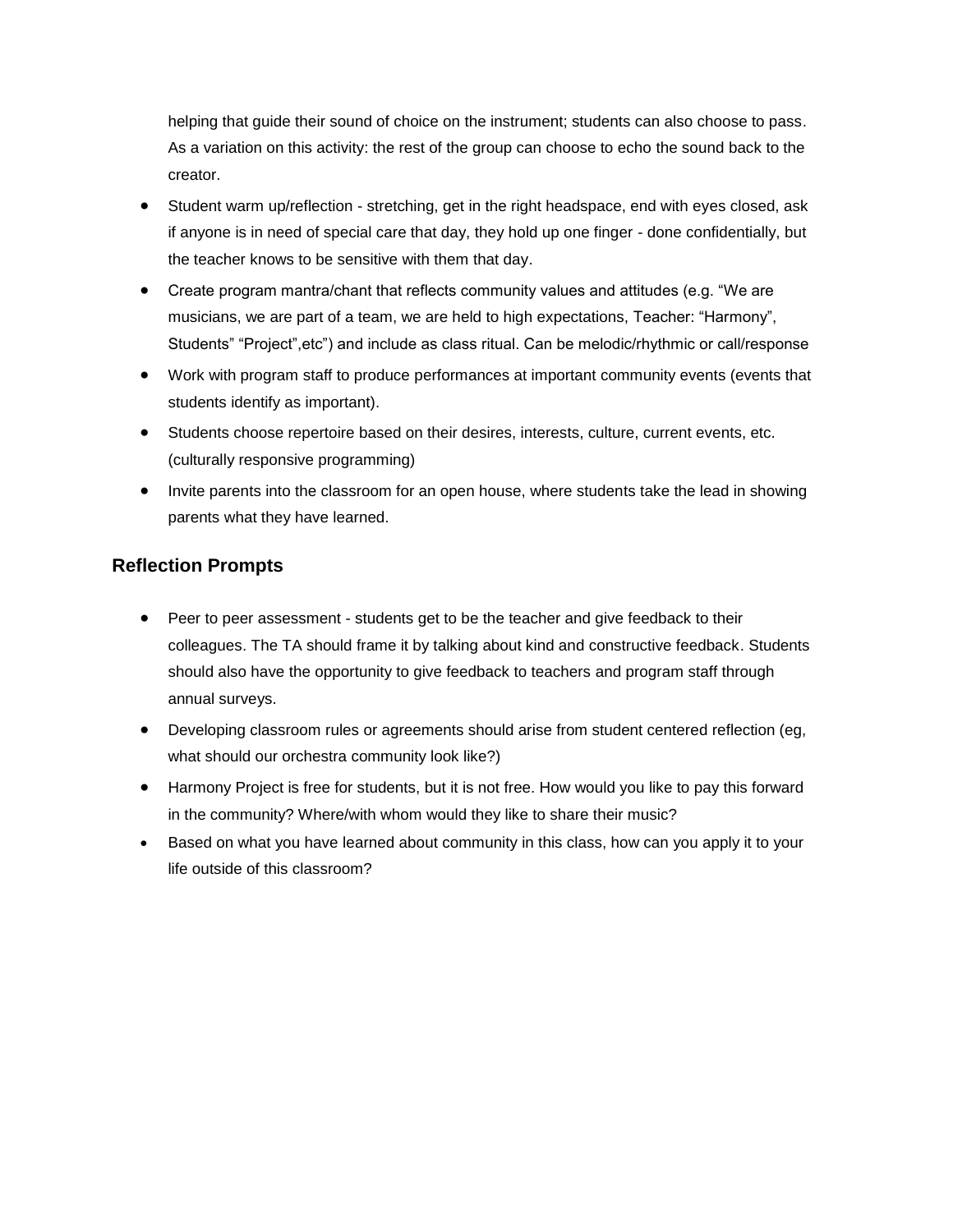## **Self Discipline**

| <b>Student Expectations</b>                                                                                                                                                                                                                                                                                           | <b>Teaching Artist Expectations</b>                                                                                                                                                                                                                                                                                                                                                                                                                                                                                                                                                                                                                                       |
|-----------------------------------------------------------------------------------------------------------------------------------------------------------------------------------------------------------------------------------------------------------------------------------------------------------------------|---------------------------------------------------------------------------------------------------------------------------------------------------------------------------------------------------------------------------------------------------------------------------------------------------------------------------------------------------------------------------------------------------------------------------------------------------------------------------------------------------------------------------------------------------------------------------------------------------------------------------------------------------------------------------|
| controls words, actions, impulses and<br>attention<br>gives their best in all situations<br>a positive role model for others<br>understands own strengths and areas<br>of growth*<br>*this is not on the student progress forms but<br>the music education team felt it was important<br>to include in this document) | is a positive role model for others<br>uses thoughtful language<br>models techniques to refocus and<br>$\bullet$<br>regulate emotions (individually and as<br>part of classroom management)<br>gives his/her best in all situations<br>$\bullet$<br>models positive, proactive classroom<br>leadership<br>monitors progress toward long and<br>$\bullet$<br>short term goals and communicates<br>this to class in a positive way<br>owns mistakes and takes responsibility<br>and corrective action<br>creates and adheres to structured<br>$\bullet$<br>classroom environment and musical<br>syllabus<br>follows through on commitments made<br>$\bullet$<br>to students |

## **Classroom Management**

- Make lesson plan/schedule visible to help students track where they are (and wait until appropriate times to take a break, for example).
- Clear follow-through on rules and procedures. E.g. If a student uses their cell phone while in class, TA must follow through with the previously agreed on "consequences."
- "Do-over" acknowledge behavior and give students a chance for a do over with appropriate behavior
- Use of behavior plan in specific situations with individual students to check in on student progress daily and encourage student reflection. Teacher and student tracks progress towards individual goals via a log that is shared with parents. Increase parent buy-in and accountability by having a parent conference to establish behavior plan

- Encourage good posture when playing instrument: "check in with your body" "How is your posture?" "Is your back straight?" "Bring your violin up to your bow"
- Introduce starting and stopping together as a way to practice self discipline. Make it a game by calling on students to be the conductor. How well can the other students follow?
- Practice following section leader and/or concertmaster. How well can you communicate without speaking? What else can you use to communicate while you are making music?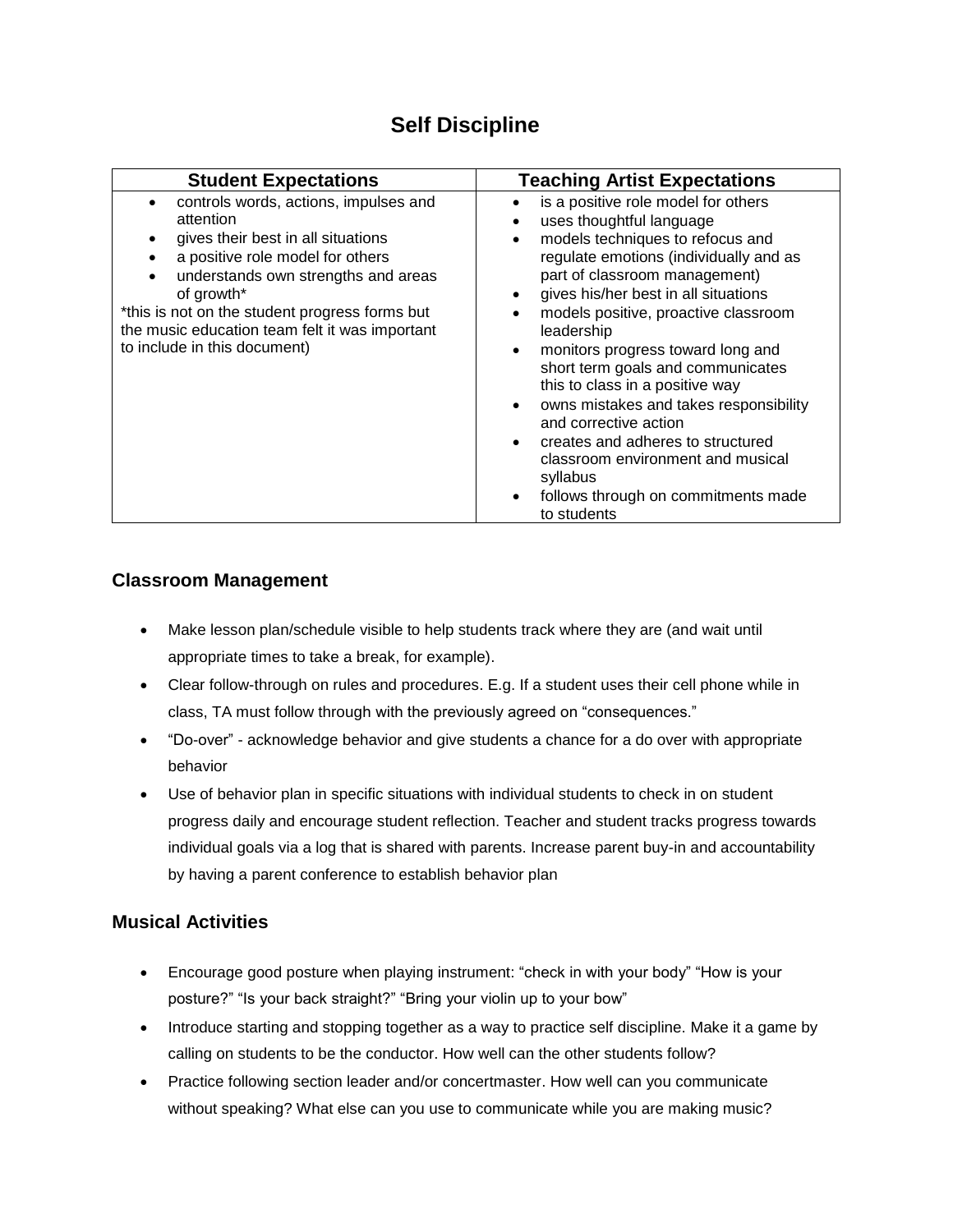- Practice giving and receiving constructive criticism in rehearsals and classes.
- "Focus game" in the context of rehearsal or class, have a student move to the back and make noise - can the other students remained focused despite this distraction?
- "Hot and Cold" game students use dynamics on their instrument to give aural clues to the student trying to find a hidden object in the classroom
- "Musical Soccer" creative ability development students sit in a circle starting student plays a note or a phrase on their instrument or body percussion or anything improvised, then they "pass the ball" by making eye contact with another student who then takes the musical ball and passes it around. Before you begin, lay out ground rules: no such thing as a mistake, there are no compliments or criticisms.
- In a similar game for younger students, they can pass a ball to practice following directions and passing carefully (e.g. "Pass the ball to the beat 'til you hear the tambourine" song)

- Starting class with a moment of mindfulness, asking students to set a goal/intention for class that day
- Mirror this by adding in a reflection at the end of class did you reach your goal? What will you do next time to improve?
- Based on what you have learned about self-discipline in this class, how can you apply it to your life outside of this classroom?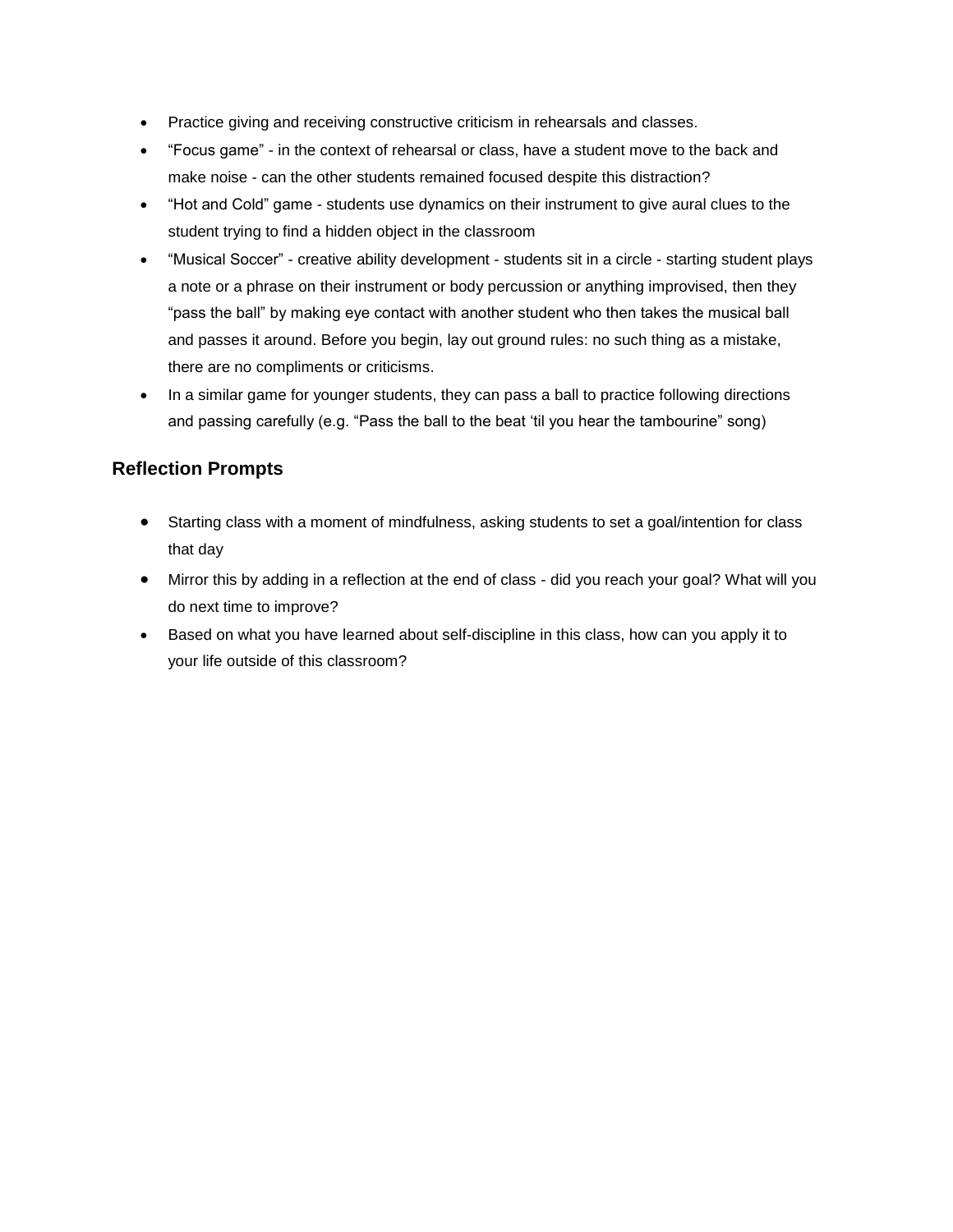## **Resourcefulness**

| <b>Student Expectations</b>                                                                                                                                                                                                                                                                                                                                                        | <b>Teaching Artist Expectations</b>                                                                                                                                                                                                                                                       |  |
|------------------------------------------------------------------------------------------------------------------------------------------------------------------------------------------------------------------------------------------------------------------------------------------------------------------------------------------------------------------------------------|-------------------------------------------------------------------------------------------------------------------------------------------------------------------------------------------------------------------------------------------------------------------------------------------|--|
| sets and meets goals<br>finds solutions to problems<br>$\bullet$<br>learns to listen & communicate well<br>$\bullet$<br>open to new experiences (specifically<br>$\bullet$<br>in context of HP: singing, composition,<br>dancing, new genres*)<br>*this is not on the student progress forms but<br>the music education team felt it was important<br>to include in this document) | seeks support from program staff and<br>teaching artist colleagues<br>sets goals for students (individually<br>$\bullet$<br>and as a class) and self<br>demonstrates receptivity to feedback<br>and new ideas<br>works with program staff to find<br>$\bullet$<br>solutions to challenges |  |

## **Classroom Management**

- Communicates expectation that students should take initiative to solve problems on their own first, or ask their peers, before going to the teacher (1 -try to solve it on your own 2 - go to person next to you, 3- ask peer mentor 4 - go to teaching artist)
- Creating syllabi with/for students at the beginning of the semester. Questions to ask: what are we going to learn and how will we learn it? How will we know if we succeed?
- Students can earn "expert" badges by demonstrating skills or knowledge in specific areas. They can earn a badge that says "Ask me about bow hold" or "Ask me about time signatures" that lets their peer community know that they are a resource.

- Create opportunities for students to teach one another in class (eg, with your partners, work on measures 50-55 for the next 5 minutes - help each other figure it out).
- Try dividing ensembles/large classes into chamber ensembles (eg string quartets) to rehearse a specific assignment.
- Introducing new music, and new/unfamiliar styles and genres of music as a way to frame resourcefulness (open to new experiences), encouraging students to join choirs and multiple ensembles (if they are offered at their site/program)
- Introducing other ways to experience music, such as by singing their part, moving their bodies in rhythm, composing, arranging, as a way to introduce resourcefulness.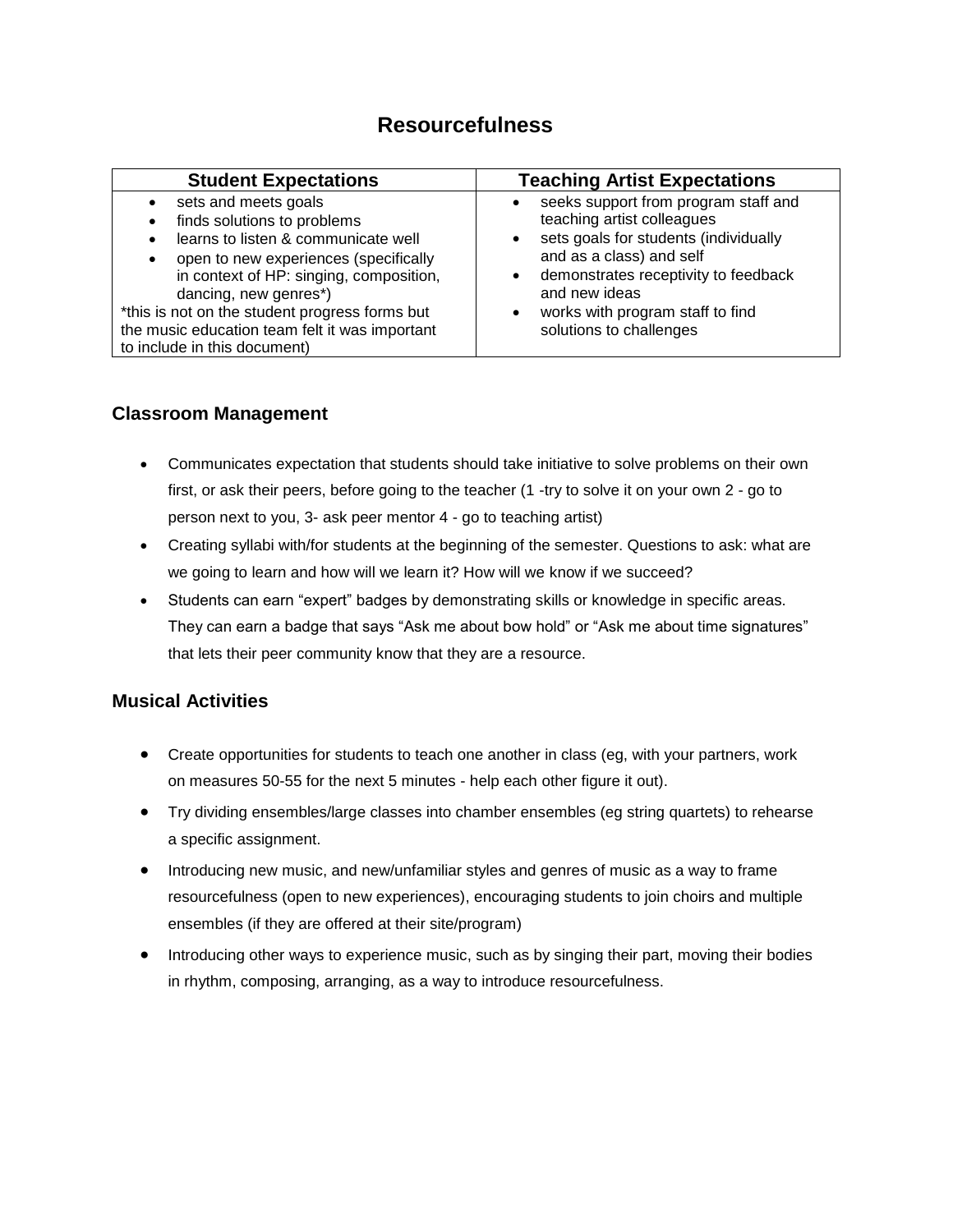## **Reflection Prompts**

• Give students a written reflection after a performance as a way to de-brief

|    | This Time:               | To get better:                       |
|----|--------------------------|--------------------------------------|
|    | How did I do this time?  | What do I need to do to get better?  |
| We | How did we do this time? | What do we need to do to get better? |

- To mirror that, give students the opportunity to reflect before performance to set goals
- Ask students to reflect on the music they have been listening to recently, and then discuss with a partner. The results may shape repertoire choices for the class.
- Give students listening assignments eg, find a piece by a composer who shares your cultural heritage,
- Based on what you have learned about resourcefulness in this class, how can you apply it to your life outside of this classroom?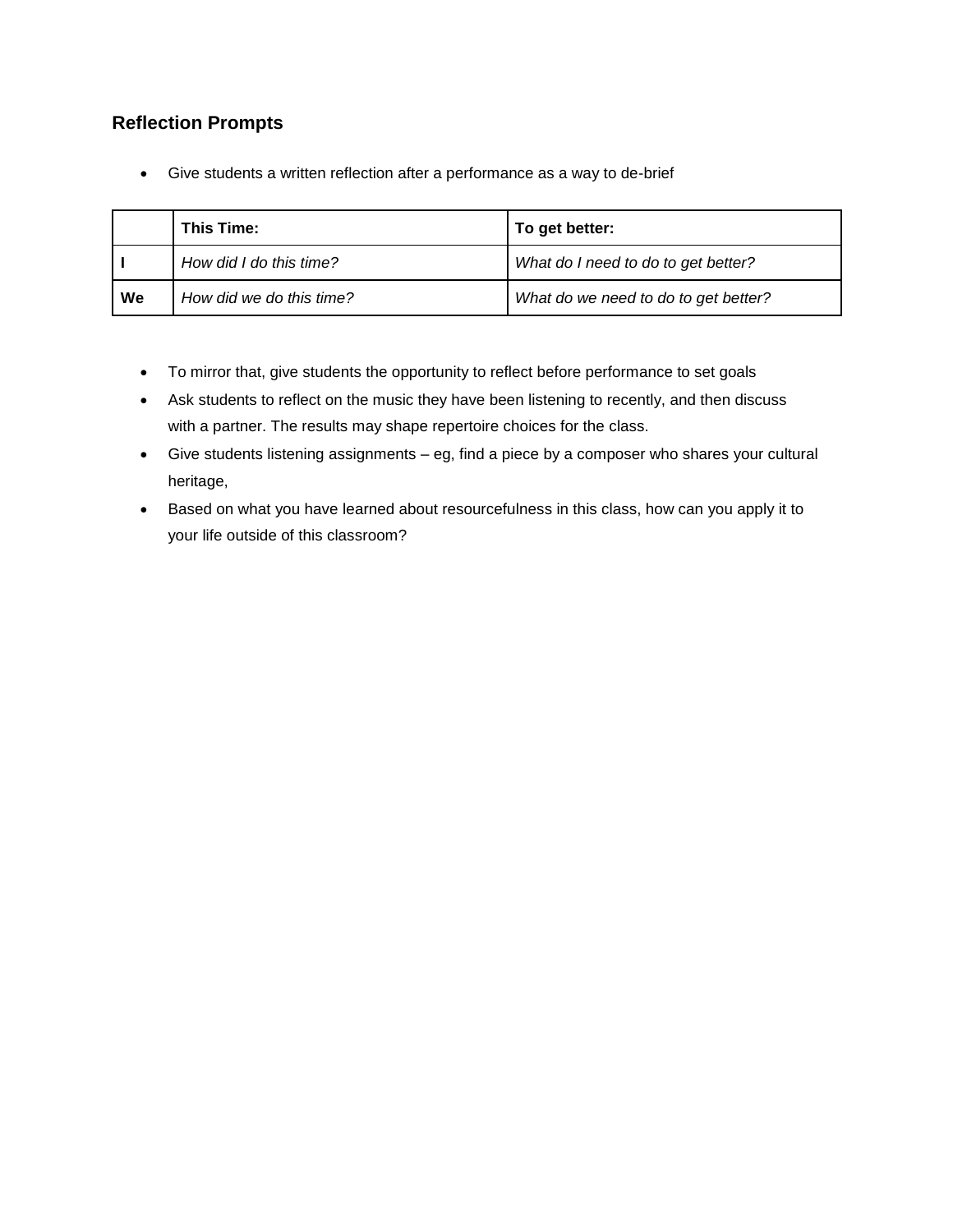## **Attitude**

| <b>Student Expectations</b>                                                                                                                                                                                                                                                                                              | <b>Teaching Artist Expectations</b>                                                                                                                                                                                                                                                                                                                  |
|--------------------------------------------------------------------------------------------------------------------------------------------------------------------------------------------------------------------------------------------------------------------------------------------------------------------------|------------------------------------------------------------------------------------------------------------------------------------------------------------------------------------------------------------------------------------------------------------------------------------------------------------------------------------------------------|
| is honest<br>has a positive spirit<br>٠<br>develops confidence<br>is patient<br>٠<br>accepts others<br>$\bullet$<br>is willing to learn despite personal<br>$\bullet$<br>challenges*<br>*this is not on the student progress forms but<br>the music education team felt it was important<br>to include in this document) | models optimism & hope<br>$\bullet$<br>builds culture of acceptance and<br>$\bullet$<br>celebration of differences in others<br>looks for the best in others<br>$\bullet$<br>assumes positive intention in others<br>$\bullet$<br>models patience<br>$\bullet$<br>helps students build confidence<br>$\bullet$<br>is open to compromise<br>$\bullet$ |

## **Classroom Management**

- Lead with empathy in classroom interactions and discipline. Examples:
	- $\circ$  If a student is late, try asking "what kept you from being on time" instead of "why are you late" (assumes student wants to be on time! Assumes positive intention in others)
	- $\circ$  finding one true and specific positive thing to acknowledge about a student so they feel "seen"
- See students as problem-solvers, not problems or "issues" that need to be solved. Engage students as collaborative problem-solvers: "What's going on in our class /rehearsal? What can we do to fix it?"
- Be mindful of language. Try asking "what happened" instead of "what's the problem".
- Model positive spirit and open-mindedness by looking for and noticing the positive in others. Notice and validate students' positive choices. Notice and validate students' positive attitude, especially in the face of challenging day/class. Notice and validate students' effort (over natural talent/ability).
- Encourage students to shift perspective (ie, what would your friend say to you in that moment?) to help to increase empathy for self or for others.

- Demonstrate the power of "yet," and the belief in students' abilities to overcome obstacles (eg, I can tell you worked on this over the week, but the rhythm isn't quite right yet. I know you can get there - let's talk about some good ways to practice this.)
- Encourage and praise effort (Carol Dweck: "Mindset"). Examples: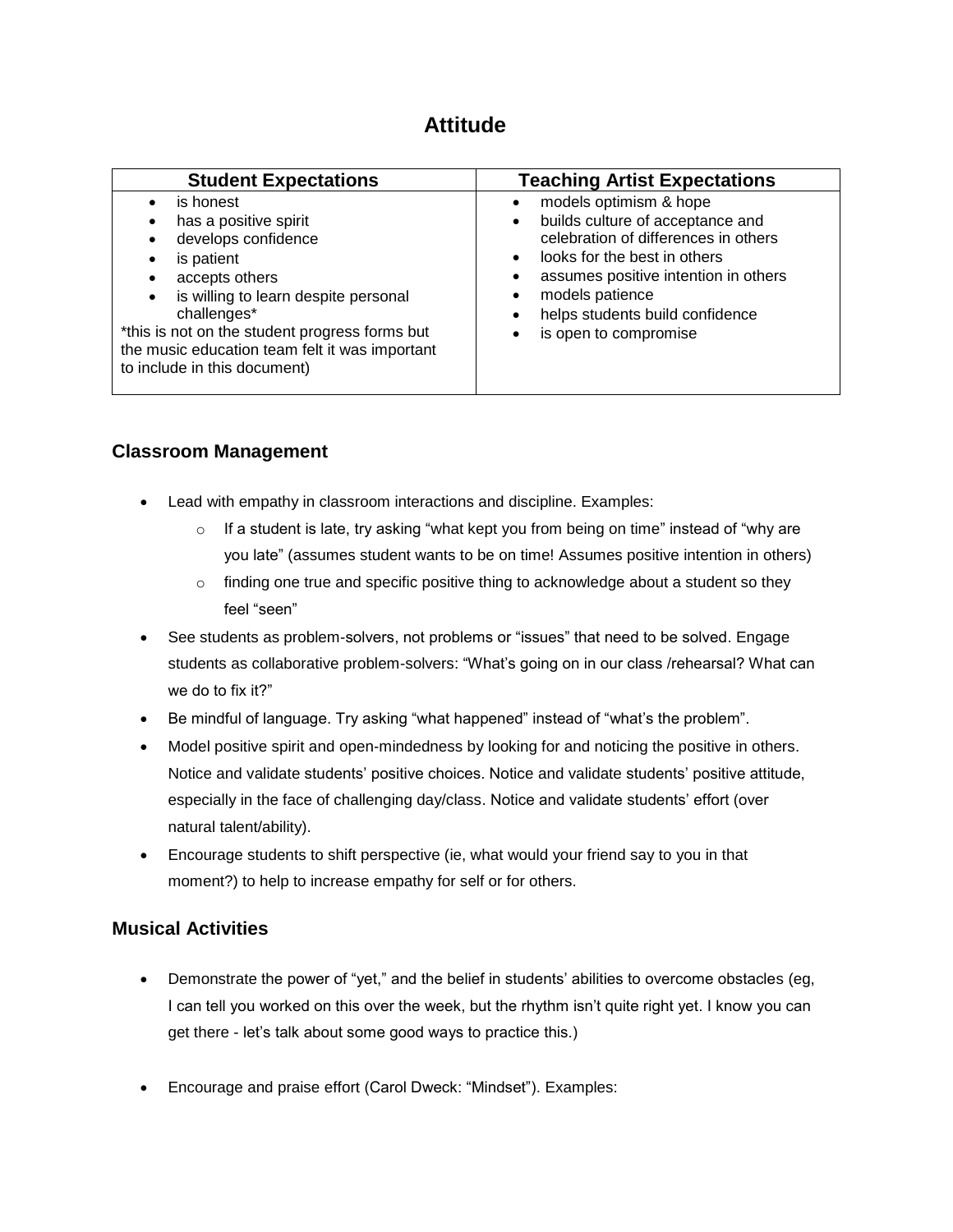- o I notice how hard you must have practiced (add a specific part/concept)
- $\circ$  I notice that (add specific section, concept, etc.) so much better this week great job!

- Draw inspiration from "The First Days of School" book, which lists 3 essential questions to engage students as collaborative problem solvers: What's the problem? What's causing the problem? How are you going to solve the problem? (Puts the responsibility of solving the problem on the student, students in the role of problem-solver)
- Ask students to share their own strategies for self-regulation/mood-changing when they are having a difficult time (ie, a performance is in the near future and some students express anxiety/nerves - ask students in class how do they make themselves feel calm)
- In one on one conversations with students re: classroom behavior, etc. include the student in the conversation as a partner. Ask what did they actually need from the TA in that moment and how could they better/more appropriately communicate that in the future? (Taking time to find the underlying cause of behavior.)
- Give students reflection worksheets regarding class behavior, their feelings around being in the class, reflections on concerts, etc.
- Encourage students to reflect/process about how they felt before an important event versus after.
- Facilitate students setting their own goals after a performance or playing test encourages their autonomy, and looking ahead to next challenge
- Based on what you have learned about attitude in this class, how can you apply it to your life outside of this classroom?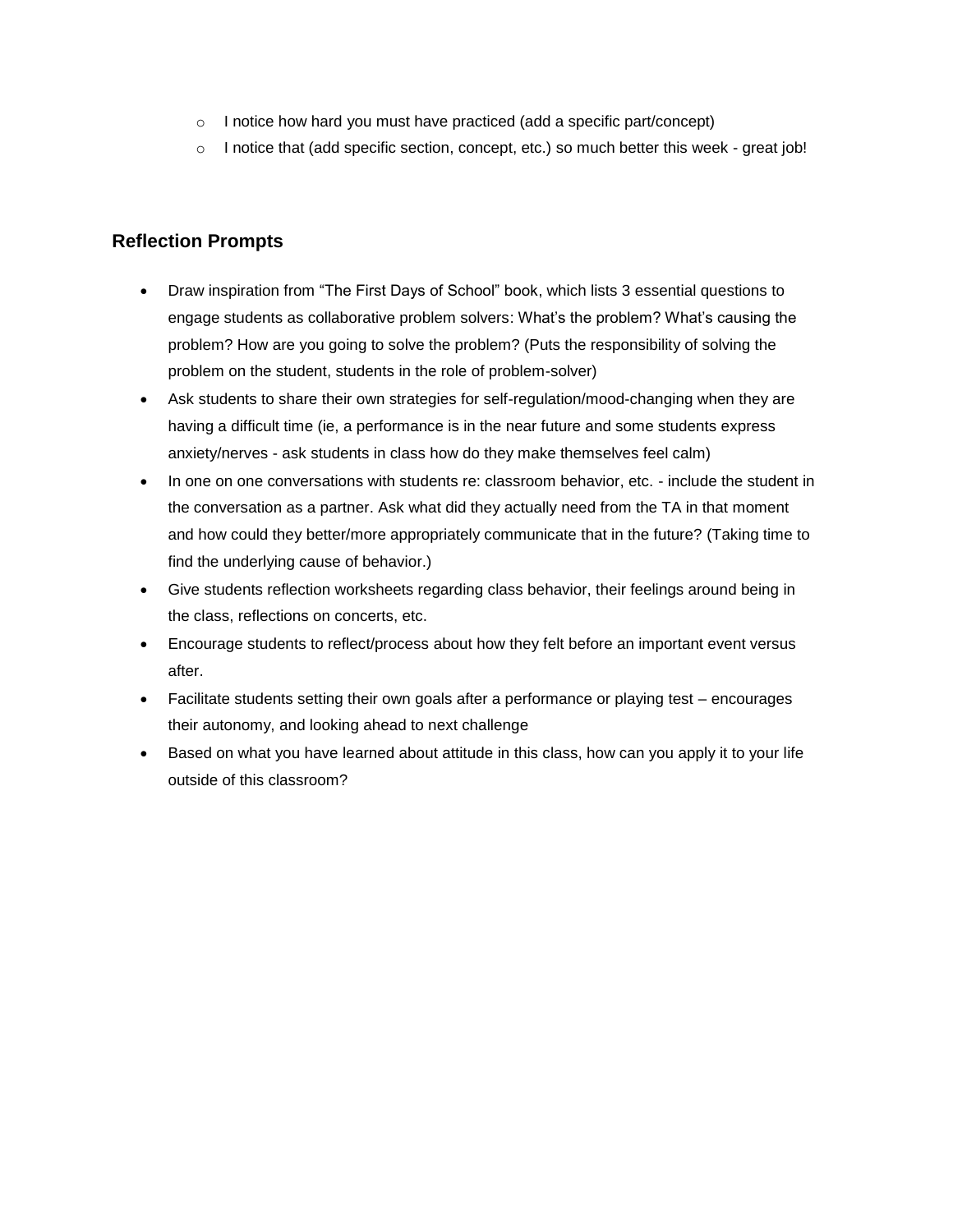**Created by participants of the Music Education High Performance Team from April – July 2019.**

Zoë Auerbach, Executive Director, Harmony Project Hudson

Anne Case, Program Director, Laby Harmony Project of New West Symphony (Ventura)

Andrew Leonard, Manager of Teaching and Learning, Harmony Project Los Angeles

Diogo Pereira, Director, Harmony Project Phoenix

Sarah Wass, COO, Harmony Project National

James Westbrook, Program Coordinator, Harmony Project Kansas City

Julija Zibrat, Harmony Project SF/Bay Area

With valuable consulting from Sarah Metzler, Director of Foundations for Learning, Horizon Education Alliance.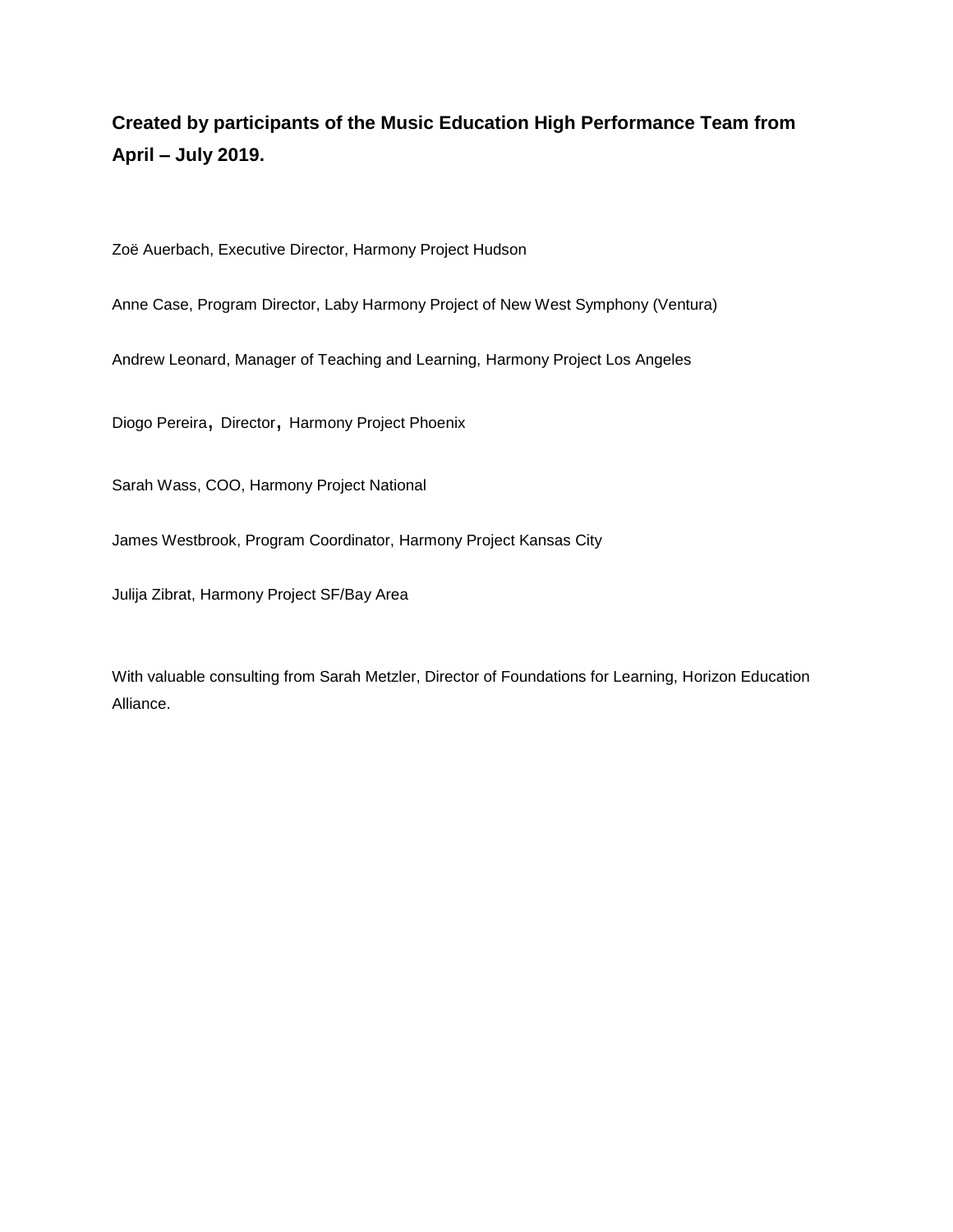

# **ASSESSMENT:** *INSTRUMENTAL* **PERFORMANCE**

| <b>FIRST NAME:</b>                                                | <b>LAST NAME:</b>                                            |                                                                            |                                                                            |                                                                                |
|-------------------------------------------------------------------|--------------------------------------------------------------|----------------------------------------------------------------------------|----------------------------------------------------------------------------|--------------------------------------------------------------------------------|
| <b>TEACHER:</b>                                                   |                                                              | DATE:                                                                      |                                                                            |                                                                                |
| PIECE(S):                                                         |                                                              |                                                                            |                                                                            |                                                                                |
|                                                                   |                                                              | <b>Scoring System</b>                                                      |                                                                            |                                                                                |
| 1 - not yet                                                       | 2 - emerging                                                 | 3 - proficient                                                             | 4 - mastery                                                                | 5 - professional                                                               |
| student can demonstrate<br>skill less than 50% of the<br>time     | student can demonstrate<br>skill at least 50% of the<br>time | student can demonstrate<br>skill consistently, at least<br>75% of the time | student can demonstrate<br>skill consistently, at least<br>85% of the time | student can<br>demonstrate skill<br>consistently, close to<br>100% of the time |
|                                                                   | <b>Score (1-5)</b>                                           |                                                                            | Please comment on significant items.                                       |                                                                                |
| <b>Technique</b><br><b>Técnica</b>                                |                                                              |                                                                            |                                                                            |                                                                                |
| <b>Notes/Reading</b><br>Notas/Lectura                             |                                                              |                                                                            |                                                                            |                                                                                |
| <b>Rhythm/Tempo</b><br><b>Ritmo/Tiempo</b>                        |                                                              |                                                                            |                                                                            |                                                                                |
| <b>Intonation</b><br><b>Entonación</b>                            |                                                              |                                                                            |                                                                            |                                                                                |
| <b>Sound/ Tone Quality</b><br><b>Sonido/ Calidad del</b><br>Tono  |                                                              |                                                                            |                                                                            |                                                                                |
| <b>Musicianship</b><br><b>Musicalidad</b>                         |                                                              |                                                                            |                                                                            |                                                                                |
| Improvisation or<br>Composition<br>Improvisación o<br>Composición |                                                              |                                                                            |                                                                            |                                                                                |
| <b>Practice Habits</b><br><b>Hábitos de Practica</b>              |                                                              |                                                                            |                                                                            |                                                                                |

*Vea el otro lado de la página para el sistema de puntuación y definiciones.*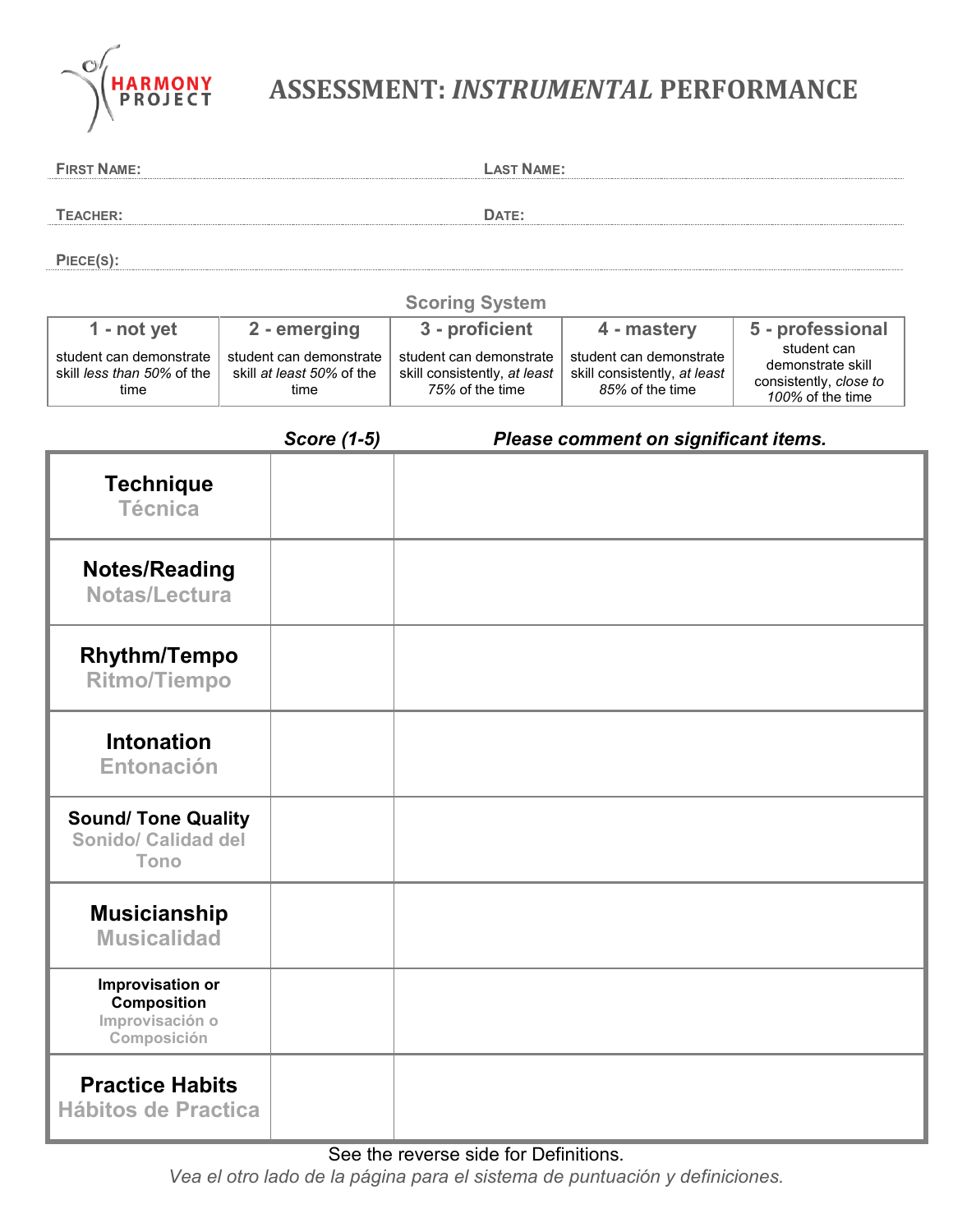

## **Definition**

**Technique:** positions, embouchure, breathing, posture, etc. **Notes/Reading:** accidentals, theory, memorization **Rhythm/Tempo:** accuracy, steadiness, speed **Intonation:** with self, with group **Sound/ Tone Quality:** articulation, bowing, control, sound production **Musicianship:** dynamics, expression, phrasing, ensemble, listening **Improvisation or Composition:** matches patterns, identifies intervals & form, modifies known melodies, creates rhythms & melodies **Practice Habits:** attention to detail, practices regularly at home

# **Definición**

**Técnica**: buena posición, embocadura, respiración, postura, etc.

**Notas/Lectura**: alteraciones, teoría, memorización

**Ritmo/Tiempo**: precisión, firmeza, velocidad

**Entonación**: entonado(a) con sí mismo(a), entonado(a) con el grupo.

**Sonido/ Calidad del Tono**: articulación, buen uso del arco, control, producción del sonido

**Musicalidad**: dinámica, expresión, estilo, conjunto, escucha

**Improvisación o Composición**: Igual los patrones, identifica los intervalos y formas, modifica las melodías, crea ritmos y melodías

**Hábitos de Practica**: tiene atención a los detalles, practica regularmente en casa

| 1 – aun no                                                   | 2 - surgiendo                                               | 3 - Competente                                                                  | 4 - maestría                                                                    | 5 - profesional                                                                |
|--------------------------------------------------------------|-------------------------------------------------------------|---------------------------------------------------------------------------------|---------------------------------------------------------------------------------|--------------------------------------------------------------------------------|
| demuestra la habilidad<br><i>menos del 50%</i> del<br>tiempo | demuestra la habilidad<br>por lo menos el 50%<br>del tiempo | Demuestra la habilidad<br>consistentemente por lo<br>menos el 75% del<br>tiempo | Demuestra la habilidad<br>consistentemente por lo<br>menos el 85% del<br>tiempo | Demuestra la habilidad<br>consistentemente cerca<br><i>del 100%</i> del tiempo |

## **Sistema de Puntuación**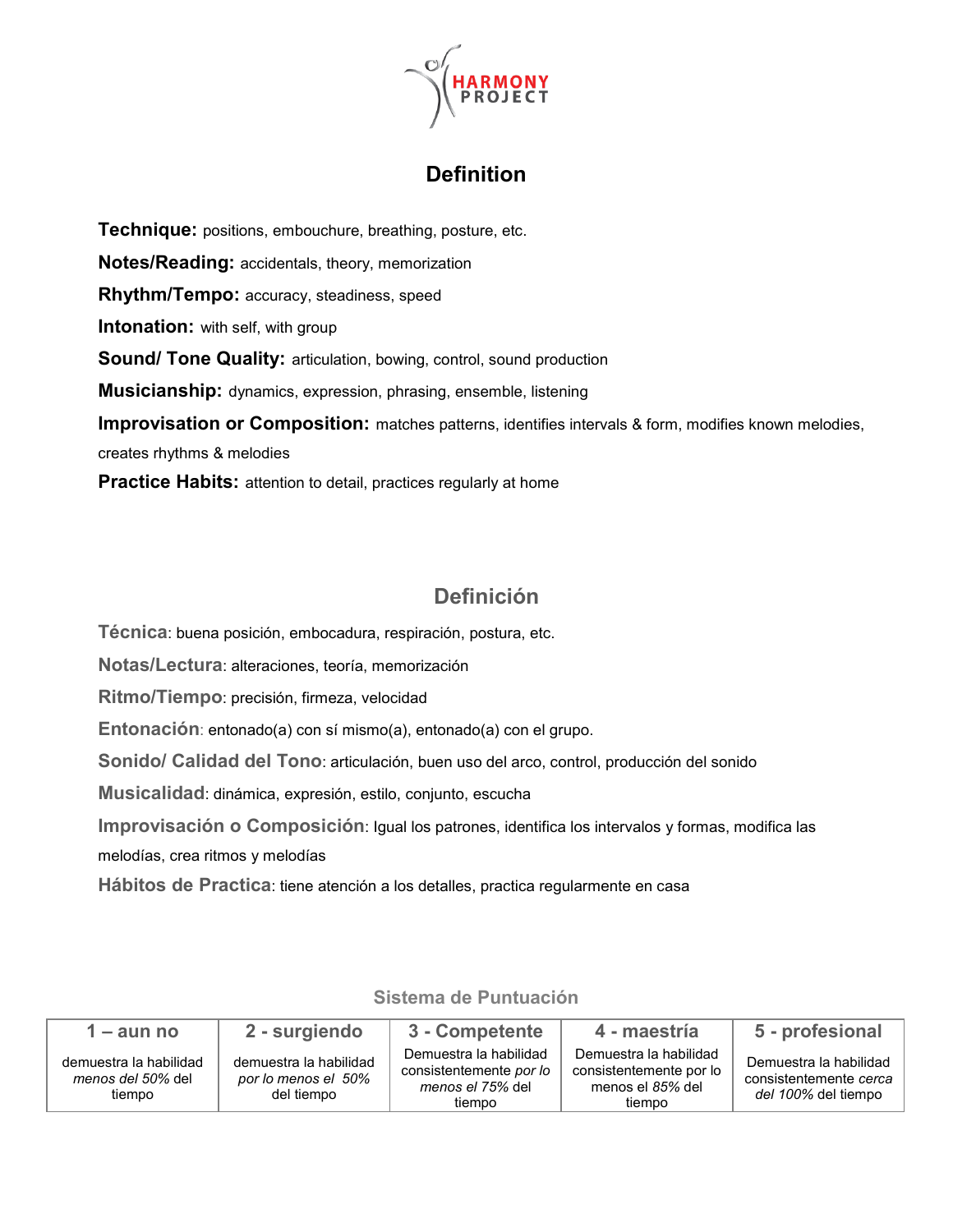

**FIRST NAME: LAST NAME:**

**TEACHER: DATE:**

| <b>Scoring System</b>                                                |                                                              |                                                                            |                                                                            |                                                                                |
|----------------------------------------------------------------------|--------------------------------------------------------------|----------------------------------------------------------------------------|----------------------------------------------------------------------------|--------------------------------------------------------------------------------|
| $1 - not$ vet                                                        | 2 - emerging                                                 | 3 - proficient                                                             | 4 - mastery                                                                | 5 - professional                                                               |
| student can demonstrate<br>skill <i>less than 50%</i> of the<br>time | student can demonstrate<br>skill at least 50% of the<br>time | student can demonstrate<br>skill consistently, at least<br>75% of the time | student can demonstrate<br>skill consistently, at least<br>85% of the time | student can<br>demonstrate skill<br>consistently, close to<br>100% of the time |

|                                             | <b>Score (1-5)</b> | Please comment on significant items. |
|---------------------------------------------|--------------------|--------------------------------------|
| <b>Responsibility</b><br>Responsabilidad    |                    |                                      |
| <b>Commitment</b><br><b>Compromiso</b>      |                    |                                      |
| <b>Community</b><br><b>Comunidad</b>        |                    |                                      |
| Self-discipline<br><b>Disciplina</b>        |                    |                                      |
| <b>Resourcefulness</b><br><b>Iniciativa</b> |                    |                                      |
| <b>Attitude</b><br><b>Actitud</b>           |                    |                                      |

See the reverse side for Definitions.

*Vea el otro lado de la página para el sistema de puntuación y definiciones.*